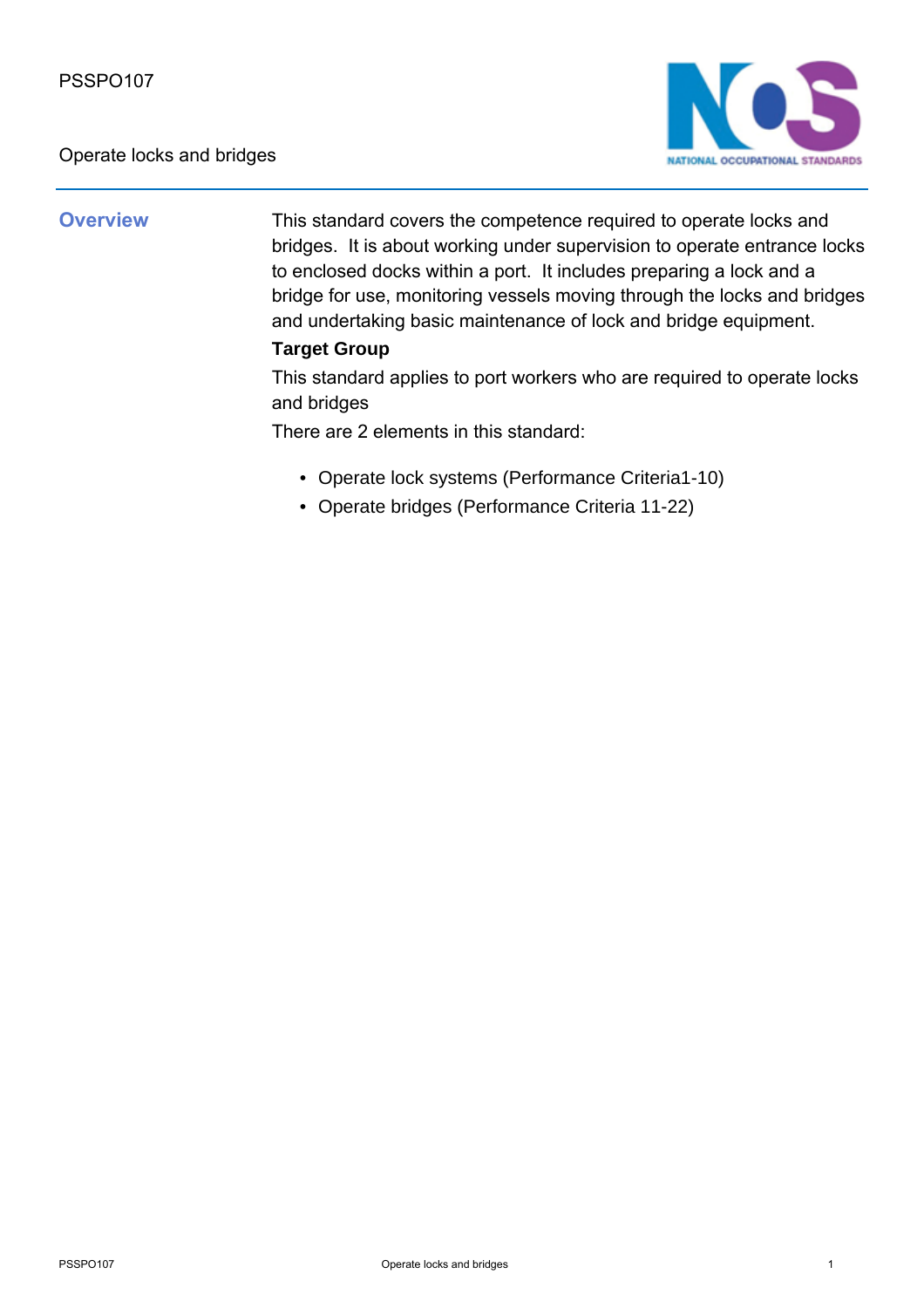

## **Performance criteria**

*You must be able to:*

- 1. ensure that the quay area at the sides of the lock pit, and the water area within the lock, are clear of obstructions and hazards before a vessel is accepted into the lock
- 2. confirm that winches, capstans and sluices are operating to specification before a vessel is accepted into the lock
- 3. establish and maintain clear and constant contact with the relevant person on the vessel ahead of and during its passage through the lock
- 4. provide clear instructions to vessels entering the lock as to where they must stop, confirming that these instructions are understood
- 5. ensure mooring lines from the vessel are secured and at the correct locations, with allowance made for wind conditions and changes in water level
- 6. use fenders in line with procedure
- 7. identify and report immediately any risk to a vessel's safe movement through the lock
- 8. operate all equipment in such a way as to minimise the risk of damage to equipment and vessels
- 9. report any damage to vessels, lock walls, gates or other equipment
- 10. refer any difficulties during lock operations immediately to the relevant person
- 11. prevent all pedestrians and traffic from using the bridge ahead of allowing a vessel through
- 12. commence movement of the bridge only after confirming that the bridge is clear of all pedestrians, traffic and any obstructions
- 13. confirm that the quay area at the sides of the bridge, and the water area under the bridge, are clear of obstructions and hazards before a vessel passes through
- 14. confirm that bridge operating equipment is working to specification before a vessel is accepted to pass through
- 15. establish and maintain clear and constant contact with the relevant person on the vessel ahead of and during its passage through the water crossed by the bridge
- 16. provide clear instructions to vessels approaching and passing through as to how to proceed and where they must go, confirming that these instructions are understood
- 17. move the bridge fully and confirm that vessels have clear access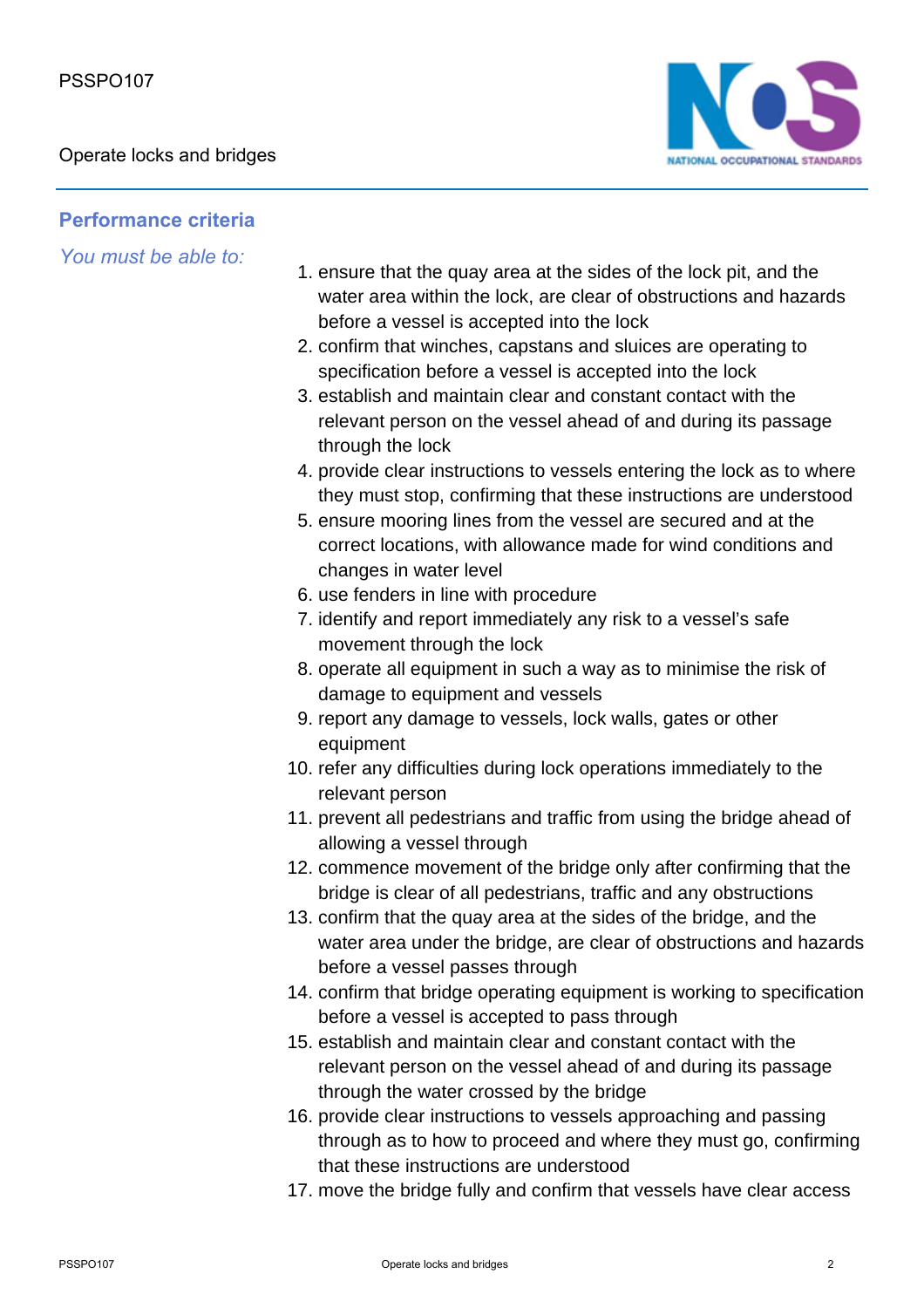

before instructing vessels to proceed

- 18. identify and report immediately any risk to a vessel's safe movement through the water crossed by the bridge
- 19. operate all equipment and in such a way as to minimise the risk of damage to equipment and vessels
- 20. return the bridge fully to its normal position and confirm that it is secured before allowing pedestrians and traffic to cross
- 21. report any damage to vessels, bridge or other equipment
- 22. refer any difficulties during bridge operations to the relevant person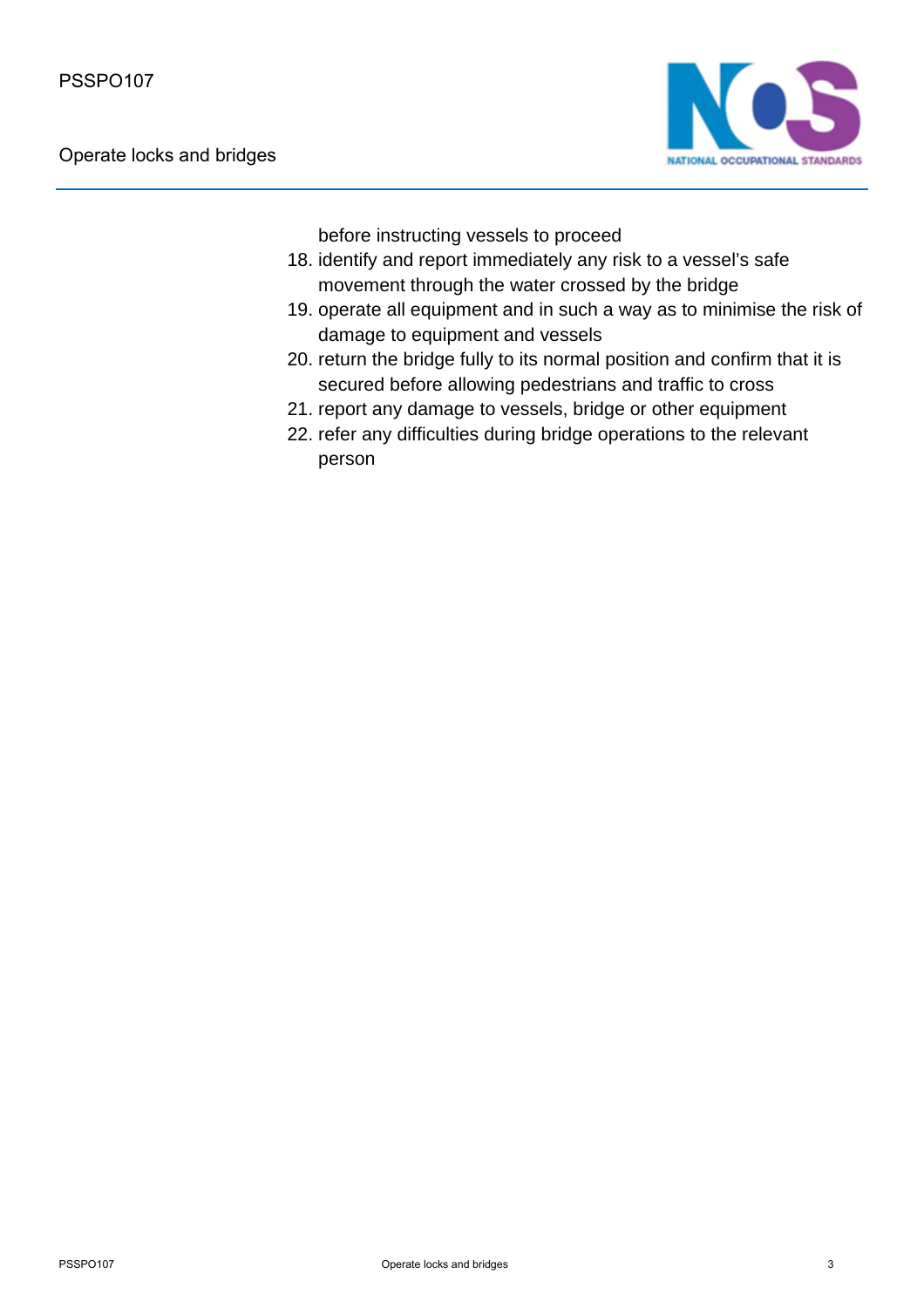Operate locks and bridges



## **Knowledge and understanding**

*You need to know and understand:*

- 1. the legal responsibilities for maintaining own and others' health and safety in the workplace
- 2. the requirements placed upon the individual and the organisation by current legislation, relevant to operating bridges and lock systems, in own area of operations
- 3. current industry guidance relevant to operating bridges and lock systems, in own area of operations
- 4. own organisation's policies and procedures and working practices
- 5. operating bridges and lock systems, in own area of operations
- 6. the operating capabilities and limitations of the operating bridges and lock systems, in own area of operations
- 7. the principal terminology and mechanical principles associated with the operation of locks and bridges in ports
- 8. the principal methods for communicating with vessels
- 9. the impact of the motion of vessels and tidal range upon lock and bridge operations in ports
- 10. the organisational requirements for addressing and reporting difficulties, or equipment faults, associated with lock and bridge operations
- 11. the workplace procedures for dealing with incidents and emergency situations associated with operating locks and bridges and the passage of vessels through them
- 12. the importance of closing lock gates properly and the impact of not doing so upon lock levels, and the procedures for addressing such an emergency should this occur
- 13. the local geography and water conditions, including navigable channels and tides, and their impact upon the passage of vessels through locks and bridges